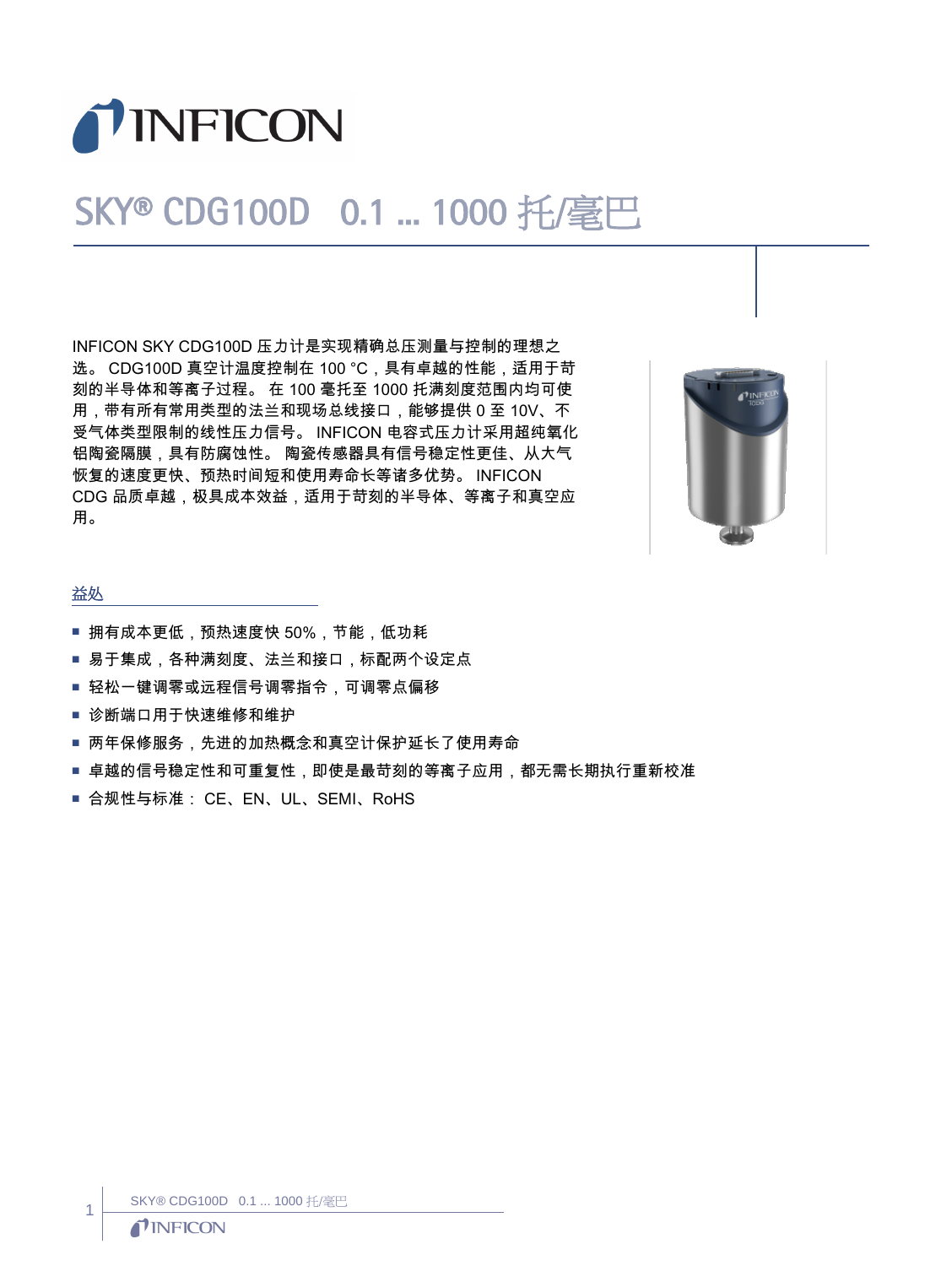## 订购信息



<sup>1)</sup> Optimised siganl filter setting for pressure control

 $bold = standard products$ 

Other flange types and full scale ranges (F.S.) on request.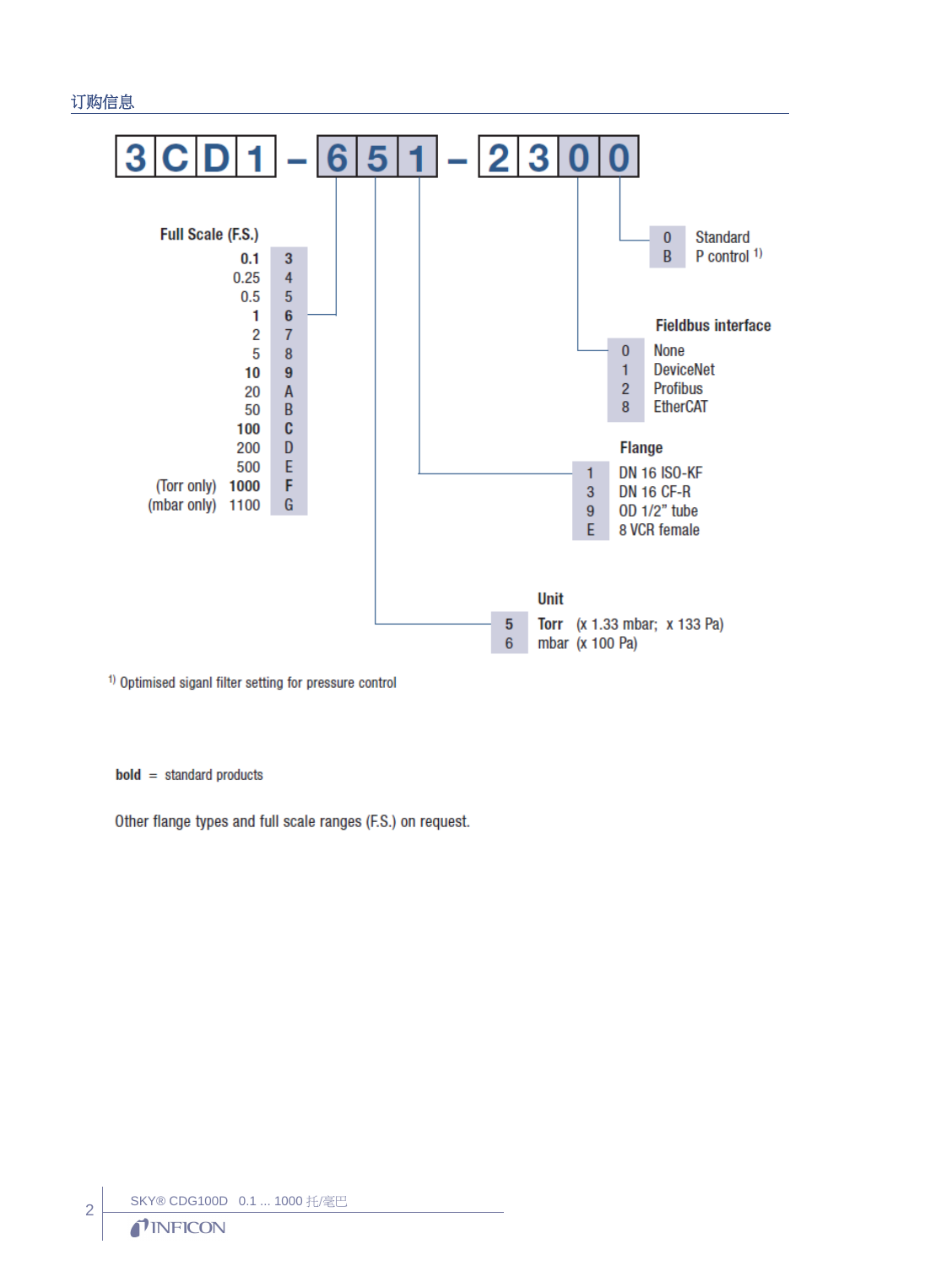## 规格

| 类型          |                   | 1000  500 Torr /<br>mbar       | 200  1 Torr / mbar                                                                             | 0.5  0.1 Torr / mbar           |
|-------------|-------------------|--------------------------------|------------------------------------------------------------------------------------------------|--------------------------------|
| 精度(1)       | % of reading      | 0.2                            | 0.2                                                                                            | 0.4                            |
| 温度效应        |                   |                                |                                                                                                |                                |
| 零点          | percent FS/°C     | 0.0025                         | 0.0025                                                                                         | 0.005                          |
| 温度效应        |                   |                                |                                                                                                |                                |
| 满量程         | % of reading / °C | 0.02                           | 0.02                                                                                           | 0.02                           |
| 压力,最大       | kPa (absolute)    | 400                            | 260                                                                                            | 130                            |
| 分辨率         | percent FS        | 0.003                          | 0.003                                                                                          | 0.003                          |
| 最低读数        | percent FS        | 0.01                           | 0.01                                                                                           | 0.01                           |
| 建议的最低读数     | percent FS        | 0.05                           | 0.05                                                                                           | 0.05                           |
| 建议的最低控制压力   | percent FS        | 0.5                            | 0.5                                                                                            | 0.5                            |
| 温度          |                   |                                |                                                                                                |                                |
| 运行(环境)      | $^{\circ}C$       |                                | $+10+50$                                                                                       | $+10+50$                       |
| 运行(周围环境)(5) | $^{\circ}C$       | $+10+50$                       |                                                                                                |                                |
| 在法兰处烘烤      | $^{\circ}C$       | $≤110$                         | $≤110$                                                                                         | $≤110$                         |
| 贮存          | $^{\circ}C$       | $-20+65$                       | $-40+65$                                                                                       | $-40+65$                       |
| 电源电压        |                   | +14  +30 VDC or<br>±15 V (±5%) | +14  +30 VDC or<br>±15 V (±5%)                                                                 | +14  +30 VDC or<br>±15 V (±5%) |
| 功耗          |                   |                                |                                                                                                |                                |
| 加热时         | W                 | ≤20                            | ≤15                                                                                            | ≤15                            |
| 运行温度        | W                 | ≤14                            | ≤10                                                                                            | $≤10$                          |
| 输出信号(模拟)    | $V$ (dc)          | $0+10$                         | $0+10$                                                                                         | $0+10$                         |
| 反应时间(2)     | ms                | 30                             | 30                                                                                             | $130 / 30^{(3)}$               |
| 保护等级        |                   | IP 40                          | IP 40                                                                                          | IP 40                          |
| 标准          |                   |                                |                                                                                                |                                |
| CE 合规       |                   |                                | EN 61000-6-2/-6-3, EN EN 61000-6-2/-6-3, EN EN 61000-6-2/-6-3, EN<br>61010 & RoHS 61010 & RoHS | 61010 & RoHS                   |
| ETL 认证      |                   | No.61010-1                     | UL 61010-1, CSA 22.2 UL 61010-1, CSA 22.2 UL 61010-1, CSA 22.2<br>No.61010-1                   | No.61010-1                     |
| SEMI 合规 (5) |                   | SEMI S2                        |                                                                                                |                                |
| SEMI 合规     |                   |                                | SEMI S2                                                                                        | SEMI S2                        |
| 电气连接        |                   | D-sub, 15 pole, male           | D-sub, 15 pole, male                                                                           | D-sub, 15 pole, male           |
| 设定点         |                   |                                |                                                                                                |                                |
| 设定点数量       |                   | 2 (SP1, SP2)                   | 2 (SP1, SP2)                                                                                   | 2 (SP1, SP2)                   |
| 设定点         |                   |                                |                                                                                                |                                |

 $\left| \begin{array}{c} 3 \\ 1 \end{array} \right|$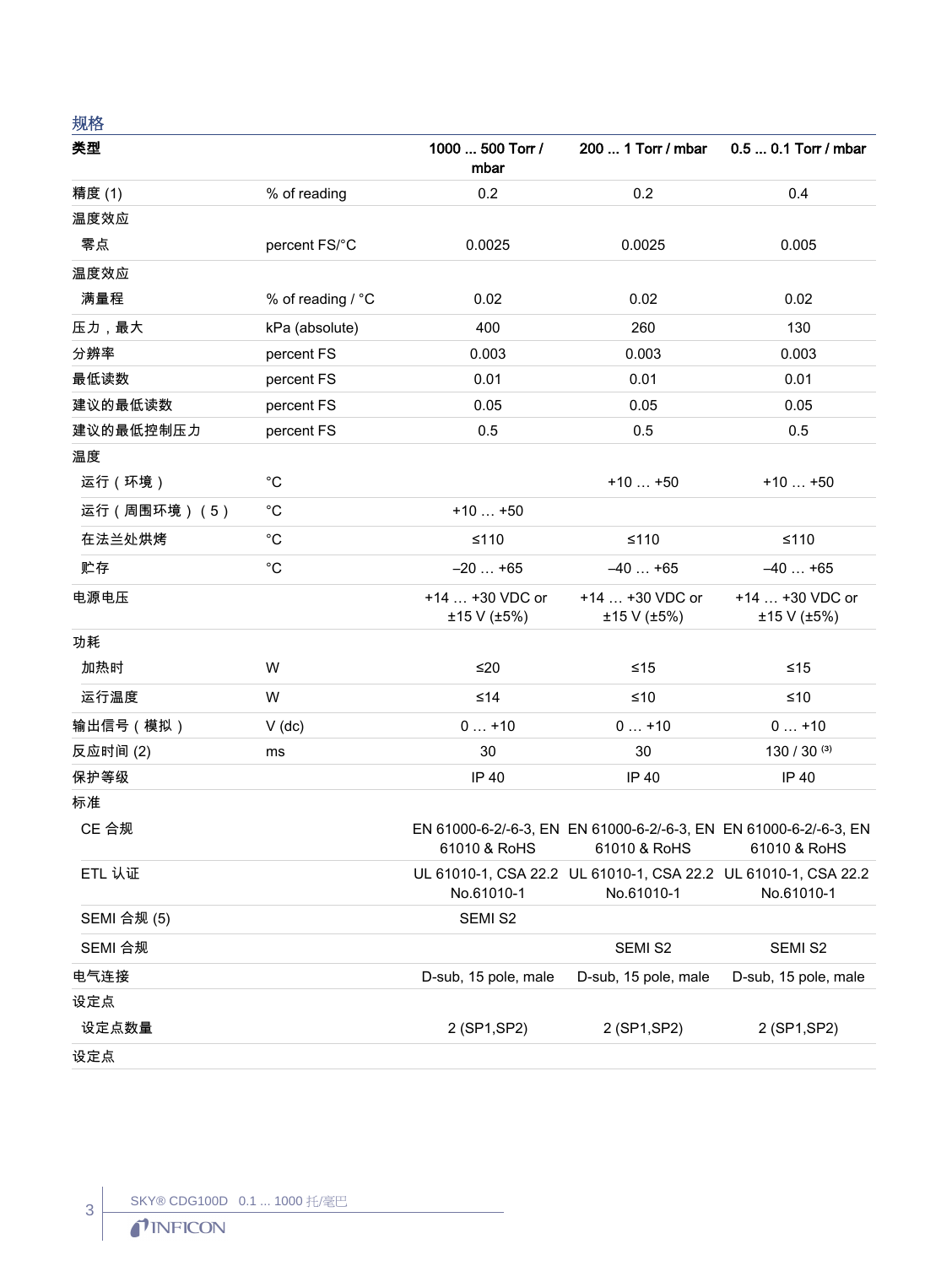| 规格                |                           |                                                                                                     |                                                                                                       |                                                                                                       |
|-------------------|---------------------------|-----------------------------------------------------------------------------------------------------|-------------------------------------------------------------------------------------------------------|-------------------------------------------------------------------------------------------------------|
| 类型                |                           | 1000  500 Torr /<br>mbar                                                                            | 200  1 Torr / mbar                                                                                    | 0.5  0.1 Torr / mbar                                                                                  |
| 继电器触点             | $V$ (dc)                  | $≤30$                                                                                               | ≤30                                                                                                   | ≤30                                                                                                   |
| 设定点               |                           |                                                                                                     |                                                                                                       |                                                                                                       |
| 继电器触点             | $A$ (dc)                  | $≤0.5$                                                                                              | $≤0.5$                                                                                                | $≤0.5$                                                                                                |
| 设定点               |                           |                                                                                                     |                                                                                                       |                                                                                                       |
| 滞后                | percent FS                | 1                                                                                                   | 1                                                                                                     | 1                                                                                                     |
| 诊断端口              |                           |                                                                                                     |                                                                                                       |                                                                                                       |
| 协议                |                           | <b>RS232-C</b>                                                                                      | <b>RS232-C</b>                                                                                        | <b>RS232-C</b>                                                                                        |
| 读数                |                           | pressure, status, ID                                                                                | pressure, status, ID                                                                                  | pressure, status, ID                                                                                  |
| 设置                |                           | set points, filter, zero<br>adjust, factory reset,<br>DC offset                                     | set points, filter, zero<br>adjust, factory reset,<br>DC offset                                       | set points, filter, zero<br>adjust, factory reset,<br>DC offset                                       |
| 暴露于真空的材料          |                           | Aluminum oxide<br>ceramic (Al <sub>2</sub> O <sub>3</sub> ),<br>stainless steel (AISI<br>316L $(4)$ | Aluminum oxide<br>ceramic (Al <sub>2</sub> O <sub>3</sub> ),<br>stainless steel (AISI<br>$316L^{(4)}$ | Aluminum oxide<br>ceramic (Al <sub>2</sub> O <sub>3</sub> ),<br>stainless steel (AISI<br>$316L^{(4)}$ |
| 内部容积              |                           |                                                                                                     |                                                                                                       |                                                                                                       |
| 内部容积 1/2" 管       | $cm3$ (in. <sup>3</sup> ) | 4.2(0.26)                                                                                           | 4.2(0.26)                                                                                             | 4.2(0.26)                                                                                             |
| 内部容积 DN 16 ISO KF | $cm3$ (in. <sup>3</sup> ) | 4.2(0.26)                                                                                           | 4.2(0.26)                                                                                             | 4.2(0.26)                                                                                             |
| 内部容积 DN 16 CF-R   | $cm3$ (in. <sup>3</sup> ) | 4.2(0.26)                                                                                           | 4.2(0.26)                                                                                             | 4.2(0.26)                                                                                             |
| 内部容积 8 VCR®       | $cm3$ (in. <sup>3</sup> ) | 4.2(0.26)                                                                                           | 4.2(0.26)                                                                                             | 4.2(0.26)                                                                                             |
| 重量                |                           |                                                                                                     |                                                                                                       |                                                                                                       |
| 重量 1/2" 管         | g                         | 837                                                                                                 | 837                                                                                                   | 837                                                                                                   |
| 重量 DN 16 ISO KF   | g                         | 852                                                                                                 | 852                                                                                                   | 852                                                                                                   |
| 重量 DN 16 CF-R     | g                         | 875                                                                                                 | 875                                                                                                   | 875                                                                                                   |
| 重量 8 VCR®         | g                         | 897                                                                                                 | 897                                                                                                   | 897                                                                                                   |
|                   |                           |                                                                                                     |                                                                                                       |                                                                                                       |

EtherCAT

 $\overline{4}$ 

| 协议 EtherCAT | EtherCAT           | protocol specialized for protocol specialized for protocol specialized for<br>EtherCAT | EtherCAT           |
|-------------|--------------------|----------------------------------------------------------------------------------------|--------------------|
| 通讯标准        | ETG.5003 Part 1    | ETG.5003 Part 1                                                                        | ETG.5003 Part 1    |
|             | "Semiconductor     | "Semiconductor                                                                         | "Semiconductor     |
|             | Device Profile"    | Device Profile"                                                                        | Device Profile"    |
|             | ETG.5003 Part 2080 | ETG.5003 Part 2080                                                                     | ETG.5003 Part 2080 |
|             | "Specific Device   | "Specific Device                                                                       | "Specific Device   |
|             | Profile: Vacuum    | Profile: Vacuum                                                                        | Profile: Vacuum    |
|             | Pressure Gauge"    | Pressure Gauge"                                                                        | Pressure Gauge"    |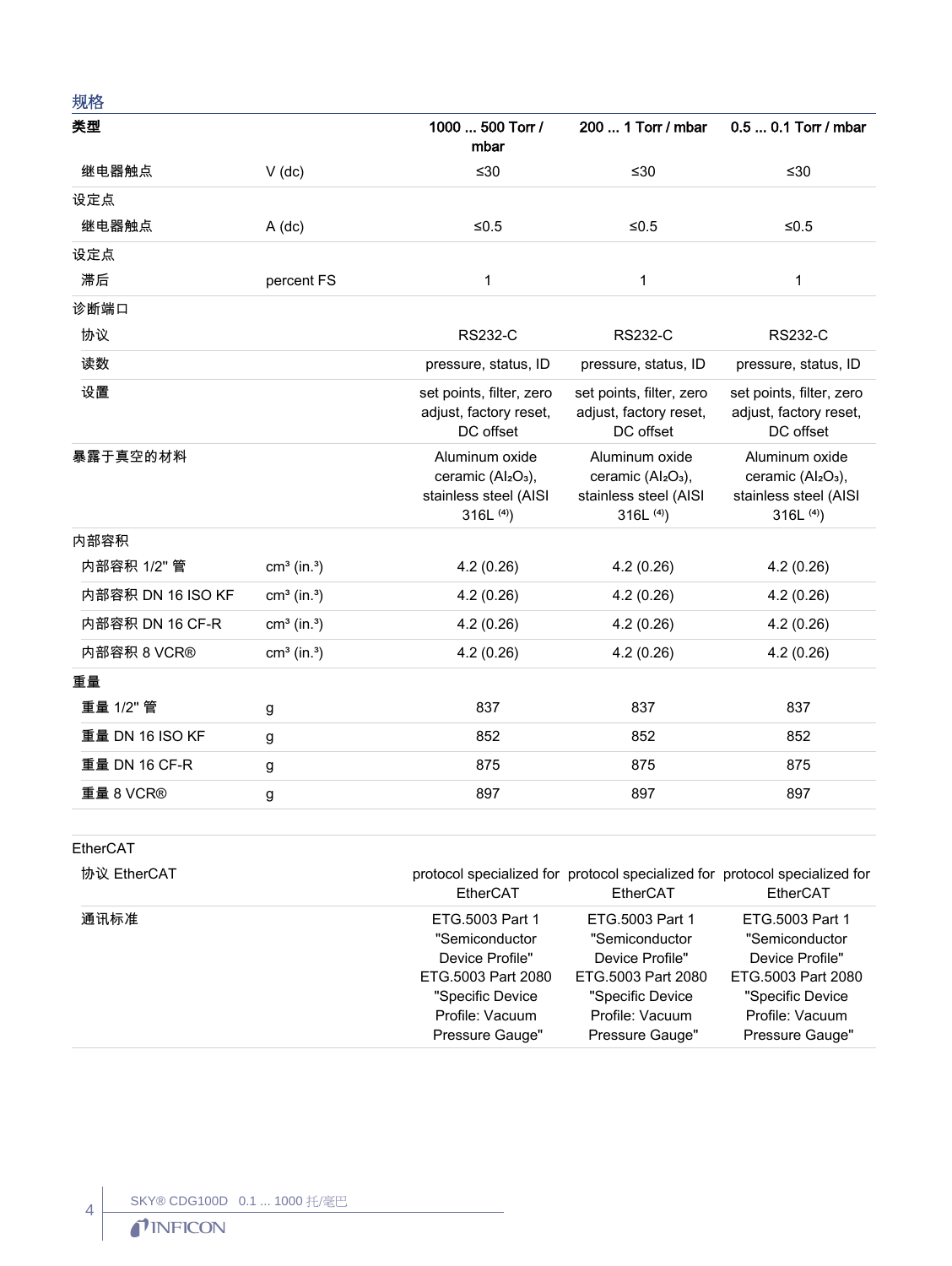| 规格                            |           |                                                                 |                                                                                                        |                                                                 |
|-------------------------------|-----------|-----------------------------------------------------------------|--------------------------------------------------------------------------------------------------------|-----------------------------------------------------------------|
| 类型                            |           | 1000  500 Torr /<br>mbar                                        | 200  1 Torr / mbar                                                                                     | 0.5  0.1 Torr / mbar                                            |
| 节点地址                          |           | <b>Explicit Device</b><br>Identification                        | <b>Explicit Device</b><br>Identification                                                               | <b>Explicit Device</b><br>Identification                        |
| 物理层                           |           | 100BASE-Tx (IEEE<br>802.3)                                      | 100BASE-Tx (IEEE<br>802.3)                                                                             | 100BASE-Tx (IEEE<br>802.3)                                      |
| 数字功能读取                        |           | pressure, status, ID                                            | pressure, status, ID                                                                                   | pressure, status, ID                                            |
| 数字功能设置                        |           | set points, filter, zero                                        | set points, filter, zero<br>adjust, reset, DC offset adjust, reset, DC offset adjust, reset, DC offset | set points, filter, zero                                        |
| 过程数据                          |           | Fixed PDO mapping<br>and configurable PDO<br>mapping            | Fixed PDO mapping<br>and configurable PDO<br>mapping                                                   | Fixed PDO mapping<br>and configurable PDO<br>mapping            |
| 邮箱 (CoE)                      |           | SDO requests,<br>responses and<br>information                   | SDO requests,<br>responses and<br>information                                                          | SDO requests,<br>responses and<br>information                   |
| EtherCAT 连接器                  |           | RJ45, 8-pin (socket),<br>IN and OUT                             | RJ45, 8-pin (socket),<br>IN and OUT                                                                    | RJ45, 8-pin (socket),<br>IN and OUT                             |
| 电缆                            |           | shielded Ethernet<br>CAT5e or higher                            | shielded Ethernet<br>CAT5e or higher                                                                   | shielded Ethernet<br>CAT5e or higher                            |
| EtherCAT                      |           |                                                                 |                                                                                                        |                                                                 |
| 电缆长度                          | $m$ (ft.) | ≤100 $(330)$                                                    | ≤100 $(330)$                                                                                           | ≤100 $(330)$                                                    |
| DeviceNet™                    |           |                                                                 |                                                                                                        |                                                                 |
| 协议                            |           | DeviceNet <sup>™</sup> , group 2<br>slave only                  | DeviceNet™, group 2<br>slave only                                                                      | DeviceNet <sup>™</sup> , group 2<br>slave only                  |
| <b>MAC ID</b>                 |           | address 00 - 63 by<br>switch or network<br>programmable         | address 00 - 63 by<br>switch or network<br>programmable                                                | address 00 - 63 by<br>switch or network<br>programmable         |
| 数字功能读取                        |           | pressure, status, ID                                            | pressure, status, ID                                                                                   | pressure, status, ID                                            |
| 数字功能设置                        |           | set points, filter, zero<br>adjust, factory reset,<br>DC offset | set points, filter, zero<br>adjust, factory reset,<br>DC offset                                        | set points, filter, zero<br>adjust, factory reset,<br>DC offset |
| 技术规格                          |           | DeviceNet™ "Vacuum<br>Gauge Device Profile"<br>(ODVA)           | DeviceNet™ "Vacuum<br>Gauge Device Profile"<br>(ODVA)                                                  | DeviceNet™ "Vacuum<br>Gauge Device Profile"<br>(ODVA)           |
| 设备类型                          |           | "VG" vacuum gauge                                               | "VG" vacuum gauge                                                                                      | "VG" vacuum gauge                                               |
| I/O 从属传讯                      |           | polling only                                                    | polling only                                                                                           | polling only                                                    |
| 真空计 D 型连接器的电源电<br>压           |           | +14  +30 VDC or<br>±15 V / ≤12 W                                | +14  +30 VDC or<br>±15 V / ≤12 W                                                                       | +14  +30 VDC or<br>±15 V / ≤12 W                                |
| 为微型连接器上的<br>DeviceNet 收发器提供电压 |           | 24 V nom / <2 W (11<br>$\ldots$ 25 V)                           | 24 V nom / <2 W (11<br>$\ldots$ 25 V)                                                                  | 24 V nom / <2 W (11<br>$\dots$ 25 V)                            |
| DeviceNet™ 连接器                |           |                                                                 | microstyle, 5 pin, male microstyle, 5 pin, male microstyle, 5 pin, male                                |                                                                 |

SKY® CDG100D 0.1 ... 1000 托毫巴<br>● ● INFICON